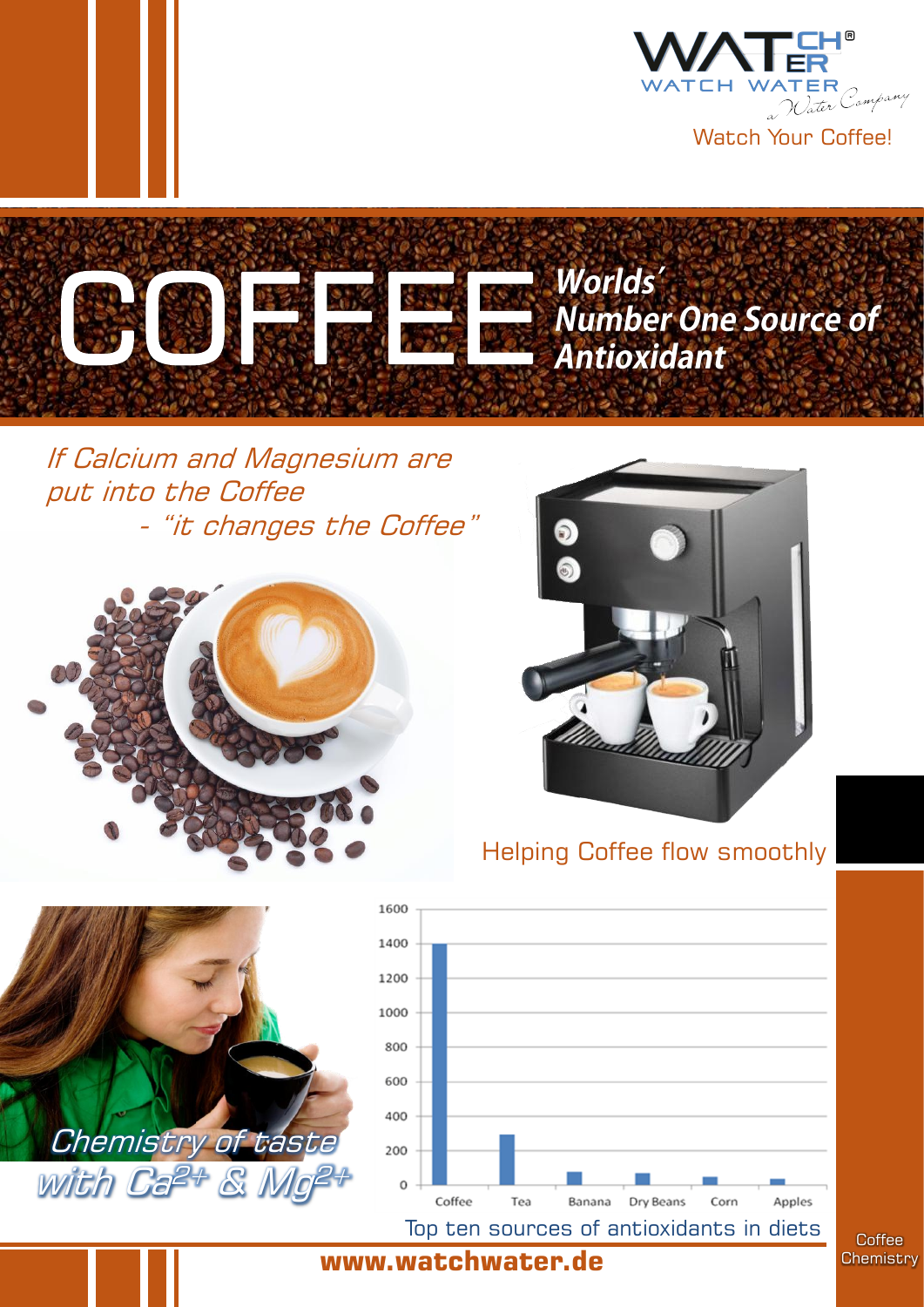

**Water Technology** & Chemicals

## **The Science behind the perfect coffee –** it's in the water!

08 June 2014 ([weblink](http://www.bath.ac.uk/research/news/2014/06/05/coffee-chemistry/))

**Chemistry** 

**Corfie** 

A chemist at the University has teamed up with the UK Barista Champion to find the best type of water for making coffee. The pair are heading to the World Barista Championships in Italy on 8 June to share their coffee chemistry knowledge with the rest of the world.

Christopher Hendon, a PhD student from our Department of Chemistry, embarked on the project in his spare time with friend Maxwell Colonna-Dashwood, owner of [Colonna](http://www.colonnaandsmalls.co.uk/) [and](http://www.colonnaandsmalls.co.uk/) [Small's](http://www.colonnaandsmalls.co.uk/) coffee shop in Bath, after a discussion about why the taste of coffee varies so much.

Hendon used computational chemistry methods to look at how different compositions of water affect the extraction of six chemicals that contribute to the flavor of coffee, along with caffeine. The study, published in the [Journal](http://pubs.acs.org/doi/full/10.1021/jf501687c) [of](http://pubs.acs.org/doi/full/10.1021/jf501687c) [Agricultural](http://pubs.acs.org/doi/full/10.1021/jf501687c) [Food](http://pubs.acs.org/doi/full/10.1021/jf501687c) [Chemistry](http://pubs.acs.org/doi/full/10.1021/jf501687c), found that water composition can make a dramatic difference to the taste of coffee made from the same bean.

Hendon explained: "Coffee beans contain hundreds of chemicals; the precise composition depends on the type of bean and how it is roasted. The flavor of the resulting coffee is determined by how much of these chemicals are extracted by the water, which is influenced by roast time, grind, temperature, pressure and brew time.

"We've found that the water composition is key to the proportions of sugars, starches, bases and acids extracted from a particular roast."

The coffee industry uses guidelines on the ideal water for coffee extraction from the Speciality Coffee Association of Europe (SCAE), which measures ionic conductivity to quantify the total dissolved solids, however the researchers found that it was the proportions of these ions that affected the extraction and therefore the taste of the coffee.

Hendon explained: "Hard water is generally considered to be bad for coffee, but we found it was the type of hardness that mattered – while high bicarbonate levels are bad, high **magnesium** ion levels increase the extraction of coffee into water and improve the taste."

The study also found that sodium rich water, such as that produced by water softeners, didn't help the taste of the coffee either.

Hendon added: "There is no one particular perfect composition of water that produces consistently flavorsome extractions from all roasted coffee. But **magnesium**-rich water is better at extracting coffee compounds and the resultant flavor depends on the balance between both the ions in the water and the quantity of bicarbonate present."

Maxwell Colonna-Dashwood, co-author on the paper, said: "Unfortunately most of the time you are limited by the source water available. Water from the tap varies regionally and from day to day depending on how much it rains – the only way you can get consistent quality is to use bottled water, but even then not all waters are the same. "For the Championships we test the local water and then select the roast that is most suitable for that particular water. For example you could use a heavy roast with a soft water as it doesn't extract very much, but with hard water it would extract too much and give a bitter taste, so it would be better to use a lighter roast.

"Traditionally the coffee making industry is most concerned about using water that doesn't scale up their machines. But we argue that more value should be placed on the flavor of the coffee and want to use chemistry to help people make the best coffee they can with the water they have available."

Maxwell Colonna-Dashwood won the UK Barista Championship in April and will represent the UK at the World Championships in Rimini, Italy from 9 June.

The competition takes place over four days, with baristas from 50 countries vying to become World Barista Champion. Each competitor must prepare four espressos, four cappuccinos, and four original signature drinks to exacting standards in a 15-minute performance set to music. Each entry is judged on the taste of beverages served, cleanliness, creativity, technical skill, and overall presentation.

Hendon and Colonna-Dashwood are now planning to share their knowledge on the science behind making the perfect coffee in a book